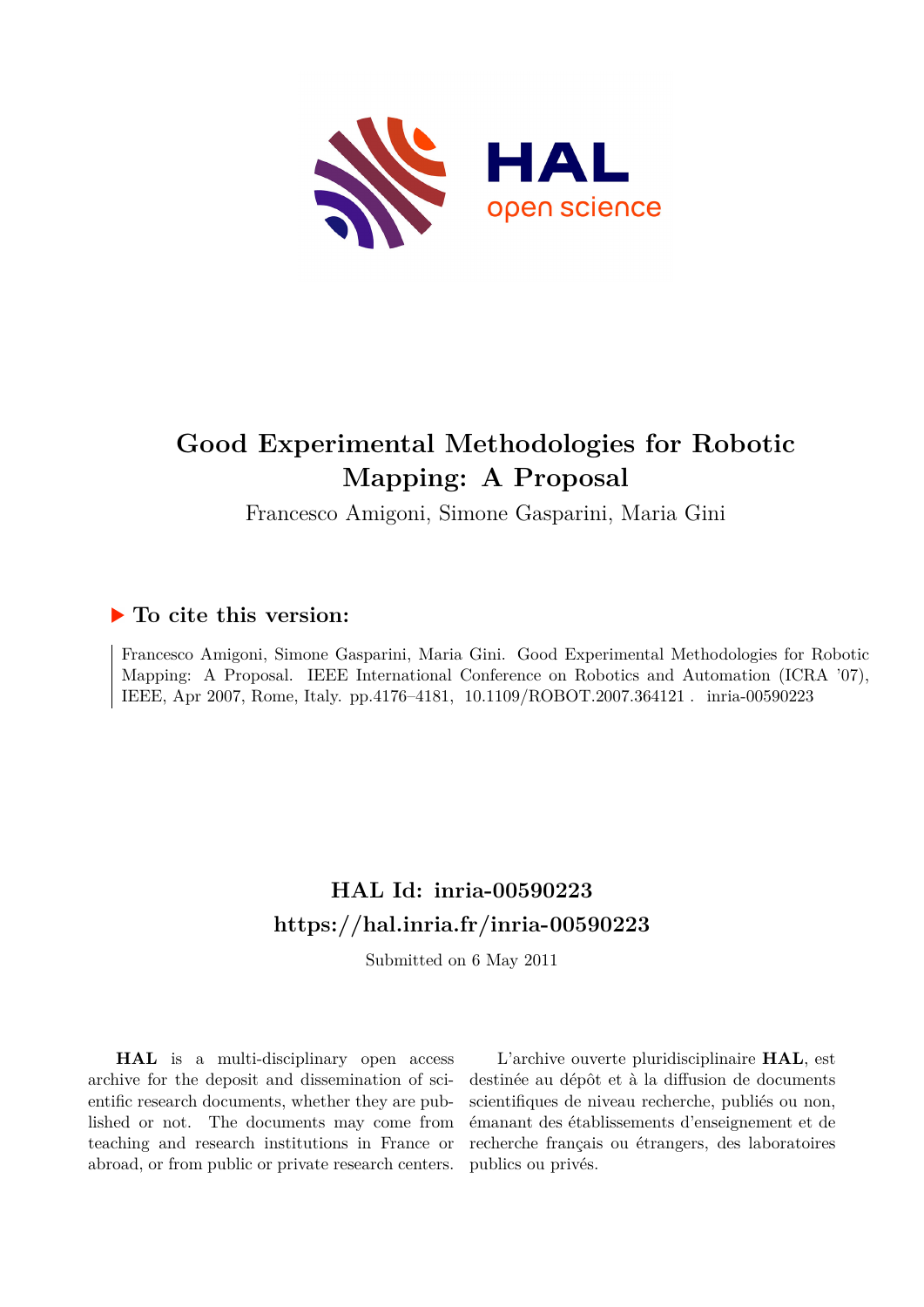## **Good Experimental Methodologies for Robotic Mapping: A Proposal**

Francesco Amigoni, Simone Gasparini, and Maria Gini

*Abstract***— A way to significantly advance robotic science is to perform experiments that can be replicated by other researchers and be used to compare different methods. This happens rarely in current robotics research. In this paper we present a methodology for performing experimental activities in the area of robotic mapping. The proposed methodology prescribes a number of issues that should be addressed when experimentally validating a mapping method. We present the application of the proposed methodology to a mapping system we have developed.**

#### I. INTRODUCTION

Efforts are being made to establish standard benchmarks for mobile robots [1], [2]. However, benchmarks only allow to compare different robotic systems by considering them as black boxes, namely by comparing their "external" performance. In our opinion, this is not enough to advance significantly the science of robotics. Beyond, and before, benchmarks, what is needed is to give researchers the ability to repeat and to cross-check the experiments done by others. The repeatability and controllability of experiments are distinctive features of any scientific discipline. However, these issues are not sufficiently addressed by current experimental practices in robotics.

In this paper we propose a methodology for performing experimental activities in the area of robotic mapping [3]. More specifically, we concentrate on mapping methods that operate on segment-based maps. The proposed methodology prescribes a number of issues that, when addressed in the experimental validation of a mapping method, will enable the replication and cross-checking of experiments and the comparison with other methods. We also present the application of the proposed methodology to a specific mapping system we have developed in previous work [4].

The basic idea from which we start is that fully replicable and controllable experiments can enable a widespread comparison of different mapping systems. The methodology presented in this paper is still preliminary. However, we believe it is a first step toward the final goal to foster the good practice of replicating experiments in order to compare different methods and assess their strengths and weaknesses, as usually happens in other scientific disciplines.

The original contributions of this paper, whose nature is more methodological than technical, are (*a*) a critical survey of the current practices in experimental activities for segment-based mapping methods and (*b*) the proposal of a preliminary methodology for performing these experimental activities. To the best of our knowledge, we are not aware of any other similar effort in the area of robotic mapping.

This paper is structured as follows. In the next Section, we overview the current practice in performing experiments for segment-based mapping methods. In Section III we describe the proposed methodology, which we then apply to our mapping system in Section IV.

#### II. STATE OF THE ART OF EXPERIMENTS FOR ROBOTIC MAPPING SYSTEMS

We concentrate on mapping systems that build maps composed of 2D line segments. Usually, these systems work by incrementally integrating scans acquired in the environment. For this reason, they are usually based on *scan matching* methods. Scans are the result of perception actions performed by robots exploiting their sensors (e.g., laser range scanners). Scans are usually represented by line segments obtained by post-processing the sensor data.

In this Section we overview how the experimental activities aimed at validating scan matching methods have been conducted and reported in the literature. Without attempting to be exhaustive, we selected the major methods for building segment-based maps that have been proposed in the last few years. While algorithms are usually well detailed and explained in published papers (even if making code publicly available should be encouraged), the experimental sections often lack information useful to completely replicate the experiments and evaluate the methods. Table I summarizes the basic information about the experimental activities and whether they are provided by the authors in their papers. We have considered only the features that have an impact on the repeatability of the experimental activities and on the comparison between different mapping methods. In the following we discuss the data reported in the table.

Among the methods we considered, almost all experimental activities are conducted in indoor environments with "private" data, not freely available to other researchers. Only in few cases methods are evaluated using public data, available on web repositories such as [5].

The use of publicly available data can help researchers not only to replicate an experiment but also to evaluate the performance of different methods when applied to the same data. In fact, the publications we examined do not perform any comparison, even qualitative, with other methods, with the exception of [13], [15] that compare their methods with previous methods they have extended or improved.

Information about the size of the mapped environments is a qualitative gauge of a method, since the ability to

F. Amigoni and S. Gasparini are with the Dipartimento di Elettronica e Informazione of the Politecnico di Milano, Milano, Italy, {amigoni,gasparini}@elet.polimi.it.

M. Gini is with the Department of Computer Science and Engineering of the University of Minnesota, Minneapolis, USA, gini@cs.umn.edu.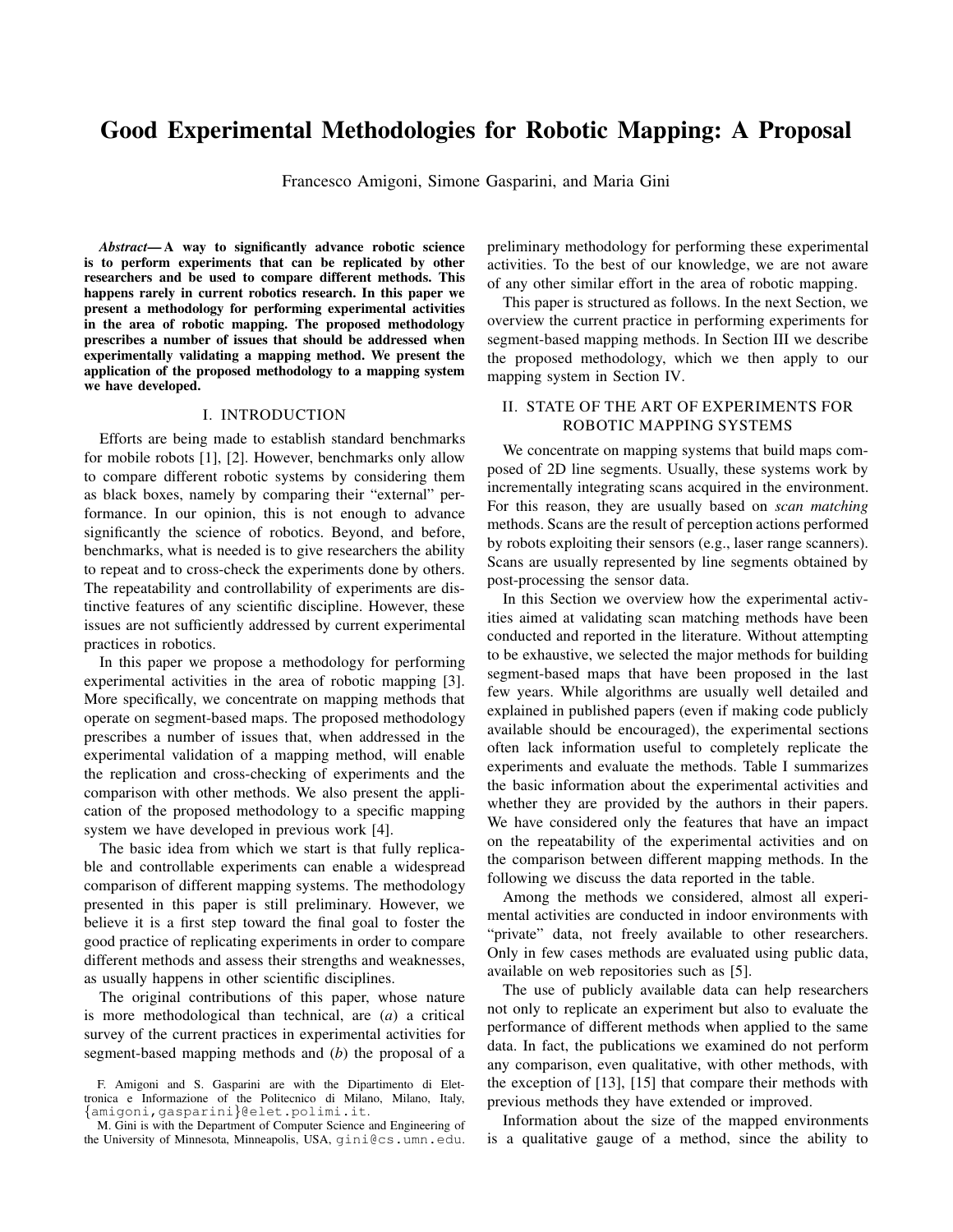| method       | Public data |     | comparisons<br>ony. Sile |      | * line sements<br>tispacement | Ecound-truth   | cyalluztion              |             | Paranecer values | proc.ime    |
|--------------|-------------|-----|--------------------------|------|-------------------------------|----------------|--------------------------|-------------|------------------|-------------|
|              | yes $[5]$   | no  | inferable                | yes  |                               | no             | visual                   |             |                  |             |
| $[4]$<br>[6] | no          | no  | inferable                | n.a. | yes<br>n.a.                   | no             | visual                   | yes         | yes              | yes<br>n.a. |
| $[7]$        | no          | no  | no                       | n.a. |                               | no             | visual                   | yes<br>n.a. | yes<br>yes       | n.a.        |
| [8]          |             | no  | yes                      | n.a. | yes<br>n.a.                   |                | pose estimate            | n.a.        | no               | n.a.        |
|              | no          |     | inferable                |      | inferable                     | yes<br>no      | visual                   | n.a.        |                  |             |
| $[9]$        | no          |     | inferable                | yes  | inferable                     | simulated      |                          |             | no               | yes         |
| $[10]$       | no          | no  |                          | yes  |                               | simulated      | visual and pose estimate | n.a.        | yes              | n.a.        |
| $[11]$       | no          | no  | yes                      | n.a. | yes                           |                | visual and pose estimate | n.a.        | yes              | n.a.        |
| $[12]$       | no          | no  | yes                      | n.a. | n.a.                          | no             | visual and pose estimate | n.a.        | no               | yes         |
| $[13]$       | no          | yes | inferable                | n.a. | inferable                     | simulated      | visual                   | n.a.        | yes              | n.a.        |
| $[14]$       | yes $[5]$   | no  | no                       | n.a. | inferable                     | no             | visual                   | n.a.        | yes              | yes         |
| $[15]$       | no          | yes | yes                      | yes  | n.a.                          | yes            | numerically w.r.t.       | yes         | yes              | yes         |
|              |             |     |                          |      |                               |                | ground-truth map         |             |                  |             |
| $[16]$       | no          | no  | inferable                | yes  | n.a.                          | yes            | visual                   | yes         | no               | n.a.        |
| $[17]$       | no          | no  | inferable                | n.a. | n.a.                          | no             | visual                   | n.a.        | no               | n.a.        |
| $[18]$       | no          | no  | no                       | n.a. | n.a.                          | no             | visual                   | n.a.        | no               | n.a.        |
| $[19]$       | no          | no  | no                       | n.a. | yes                           | no             | pose estimate            | n.a.        | no               | n.a.        |
| $[20]$       | no          | no  | inferable                | n.a. | n.a.                          | no             | visual                   | n.a.        | yes              | n.a.        |
| $[21]$       | no          | no  | no                       | n.a. | n.a.                          | yes            | visual                   | n.a.        | yes              | yes         |
| $[22]$       | no          | no  | yes                      | n.a. | inferable                     | no             | visual                   | n.a.        | yes              | yes         |
| $[23]$       | no          | no  | no                       | yes  | n.a.                          | no             | visual and pose estimate | n.a.        | no               | yes         |
| $[24]$       | no          | no  | yes                      | yes  | n.a.                          | no             | visual                   | n.a.        | no               | yes         |
|              |             |     |                          |      |                               | <b>TABLE I</b> |                          |             |                  |             |

FEATURES REPORTED IN EXPERIMENTAL ACTIVITIES FOR SOME SCAN MATCHING METHODS

cover large environments suggests that the method is reliable and does not diverge even after many iterations. The size is usually explicitly reported or it is inferable from the figures. Only in few cases this information is missing. The number of line segments that constitute the final map is another important information since it is related to the cost of storing the maps produced by the method. Only few authors provide this kind of information. The displacement between scans is also useful to compare the effectiveness of the methods. Some methods are (sometimes implicitly) based on the assumption of (very) small displacements between scans (e.g., [20]), which implies a simpler approach to the scan matching problem but the use of a larger number of scans to cover the environment. Conversely, larger displacements between scans require fewer scans but present more challenging problems in matching the scans [4]. Despite its importance, information about displacement is absent in many publications; in some cases it is inferable according to the length of the path covered by the robot and the number of scans [9], [10], [22], or from the robot positions marked in the maps [13], or from the information contained in the repository if public data are used [4], [14].

The obtained final maps are usually evaluated visually with respect to the real environment or to a ground-truth map, if available [8], [15], [16], [21]. Only [15] evaluates numerically the likeness of the obtained map by considering the geometrical distance between the map and a ground-truth map. Some authors [10], [11], [13] use simulated data to better compare the results with respect to an artificial known environment that represents the ground-truth. In some cases the final map is evaluated by calculating the error on the

robot pose; for example, by calculating the error between the starting and ending poses of the robot after following a closed path or by comparing the pose of the robot with some ground-truth landmarks [15]. Note that multirobot mapping systems (e.g., [14]) usually need to evaluate the errors on the mutual estimated pose of the robots. However, we do not take into consideration this issue in this paper.

The parameters and their values are vital information in order to replicate the experimental activity. Nevertheless only few authors report the values at least of the main parameters involved. Besides allowing repeatability, the values of the parameters and hints about how they influence the behavior and the performance of a method are helpful to evaluate the method itself. Only [4], [15] show the behavior of the system as the values of the parameters change. This enables a more thorough understanding of the proposed method, in addition to a better assessment of its reliability and robustness.

Closing a loop path is a challenging problem that a scan matching method must solve [3]. Accordingly, only few papers do not show any experiment with a loop path.

The processing time for building the map is useful in order to evaluate whether the method can run in real-time or not. This information is not provided by all the authors; few authors report the average time taken between two integrations [4], [9], [12], [23], [24], whereas some other authors say only that their methods work in real time without any other information [14], [15], [21], [22].

### III. THE PROPOSED METHODOLOGY: DESCRIPTION

From the discussion of the previous Section, we can see clearly the heterogeneity and incompleteness of the exper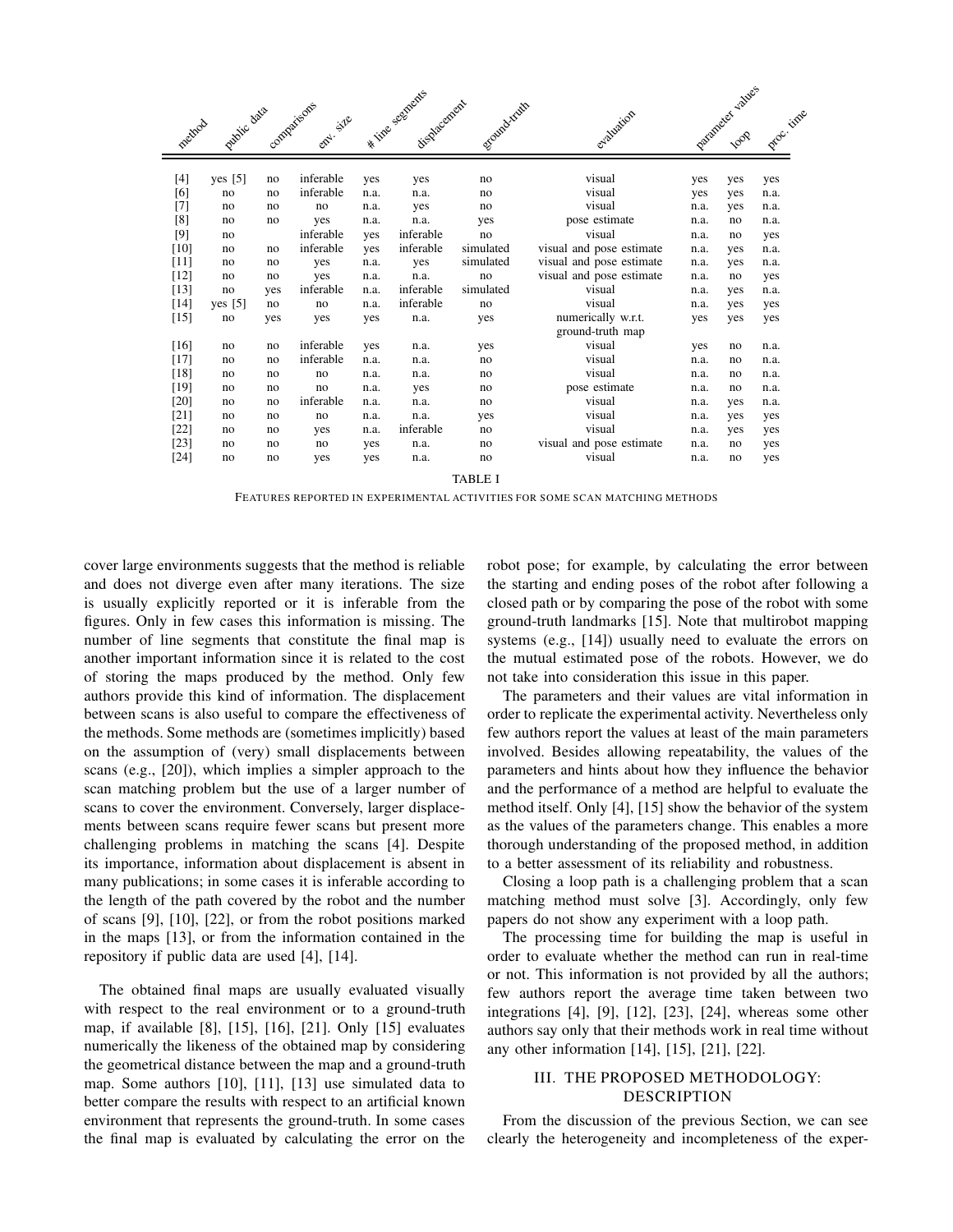imental results provided to validate the proposed mapping systems. In order to contribute to overcome this situation, in this Section we propose a methodology for the experimental activities.

In order for experiments to be *repeatable*, the following issues have to be addressed when presenting experimental activities:

- The mapping system has to be applied to publicly available data.
- The values of the parameters should be indicated.
- Some experiments in which the mapping system does not perform well should be shown. This can help other researchers to better understand the system.

In order to *evaluate* and to *compare* the different methods, the following issues have to be addressed when presenting experimental activities:

- All the data about the produced maps should be clearly indicated. These include: the dimensions of the mapped environment, the number of line segments, the time required to build the map, and the displacements between the scans.
- The behavior of the mapping system for different values of the parameters should be shown. This allows one to evaluate the robustness of the system, for example to find out the ranges of values of parameters for which the system works well.
- The map produced following a closed loop path in the environment should be shown, in order to evaluate the ability of the method not to "diverge".
- When a ground-truth map is available (this is not always the case), it should be used to assess the quality of the produced map, by evaluating its distance from the ground-truth map (e.g., according to the Hausdorff metric).

With the availability of the above information, other researchers can evaluate the "soundness" of a proposed mapping method. For example, if the map of a 5 m-long empty corridor contains 1, 000 line segments, then it is evident that the mapping system that produced the map is not "sound". However, apart from some extreme cases, evaluating the "soundness" of a mapping method may not be easy: this issue deserves more investigation in future research.

With the availability of the above information, other researchers can compare different mapping methods. When data are publicly available, the mapping systems can be applied to the same data (possibly, after some pre-processing) and the resulting maps can be compared (this could be facilitated by making the resulting maps publicly available as well). The comparison can be done according to several dimensions, including: time, space (e.g., number of line segments), and quality (e.g., distance from a ground-truth map). These dimensions are contrasting with each other; for example, a method that produces very accurate maps could require more time and produce more line segments than a method that produces less accurate maps. A criterion to

compare different mapping systems should be based on an application-dependent combination of the above dimensions. This issue deserves more investigation in future research.

Many of the above issues are quite obvious but, as we have seen, only rarely all of them are addressed in published papers. These issues are by no means exhaustive and others can be easily added (e.g., the average length of line segments). However, we think that they are a good starting point for the definition of a complete and rigorous experimental methodology for robotic mapping.

Although we have presented it for segment-based maps, the proposed methodology is more general and could be applied to mapping methods that work with different types of maps. For instance, it could be applied to grid-based mapping systems without any change, except for defining scans appropriately and for substituting the number of line segments with the number of cells. Other issues could also be added, like the dimensions of the cells. Extensions of the methodology should be deeper investigated, since it may not be easy to compare a segment-based mapping system with a grid-based one.

#### IV. THE PROPOSED METHODOLOGY: APPLICATION

In this Section, we present an example of how to apply the proposed methodology to a mapping system we developed. We first describe our mapping system and then we illustrate some experimental results, according to the proposed methodology.

#### *A. Our Mapping System*

The mapping system we use has been extensively described in [4]. Here, we briefly summarize its main features (please refer to the original paper for the details).

The scans and the maps we consider are collections of line segments obtained from 2D laser range data. Our method is exclusively based on the geometrical information contained in the scans to be integrated. In particular, we consider angles between pairs of line segments in the scans as a sort of "geometrical landmarks" on which the matching process is based. We define a INTEGRATE function for integrating two scans into a map. Let's call  $S_1$  and  $S_2$  the two scans and  $S_{1,2}$ the resulting map. In our method, two points are considered to coincide when they are closer than POINTDISTANCETOL-ERANCE and two angles are considered equal when their values differ of less than ANGLEDIFFERENCETOLERANCE. These are the two main parameters of the method. Function INTEGRATE operates in three major steps, as follows:

*a) Determine the possible transformations:* This step first finds the angles between the line segments in  $S_1$  and between the line segments in  $S_2$  and then finds the possible transformations (namely, the rotations and translations) that superimpose at least one angle  $\alpha_2$  of  $S_2$  to an equal angle  $\alpha_1$  of  $S_1$ . Recall that angles between pairs of line segments in a scan are the geometrical landmarks we adopt.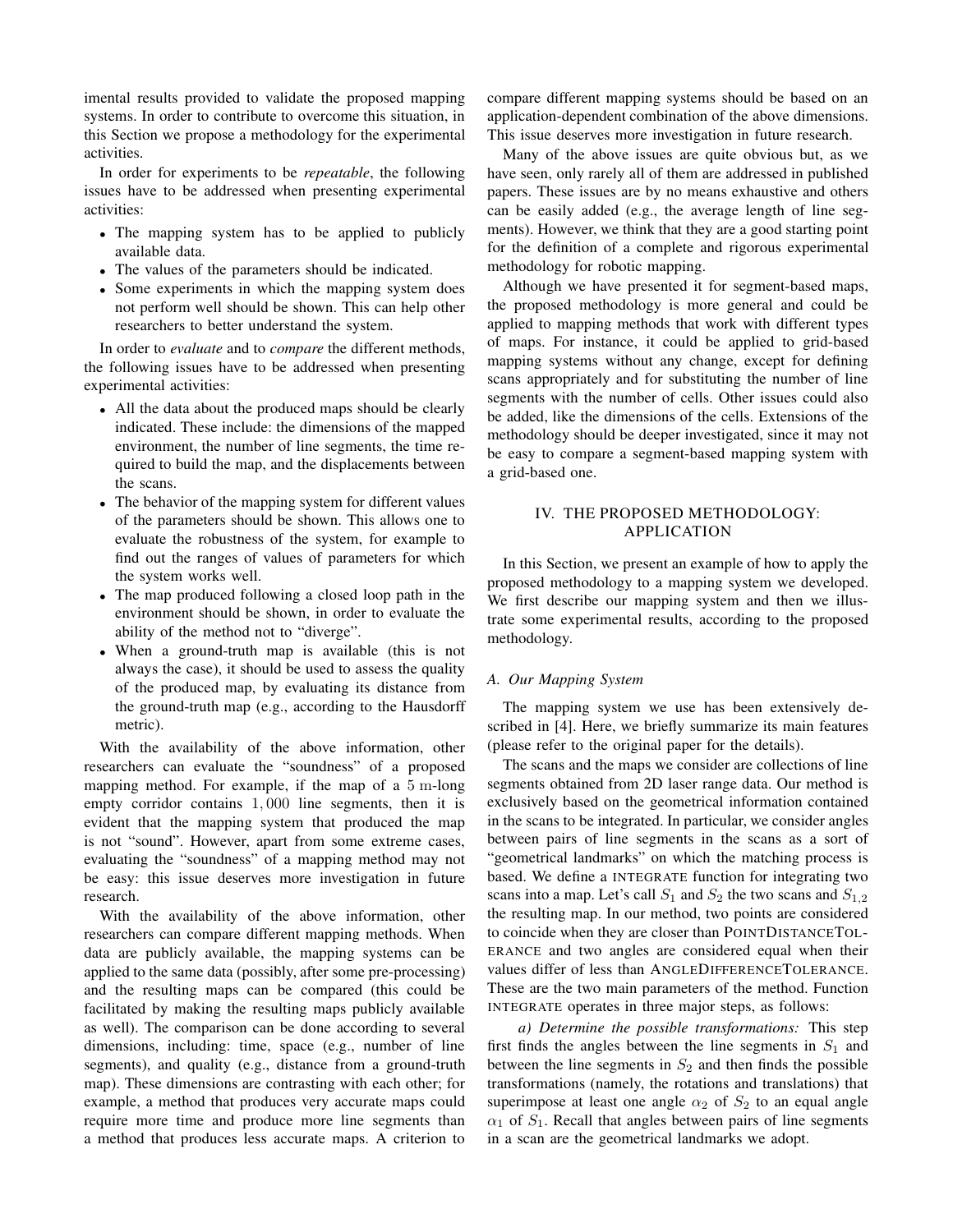*b) Evaluate the transformations:* Every transformation found in the previous step needs to be evaluated in order to identify the best one. To determine the goodness of a transformation t we transform  $S_2$  on  $S_1$  (in the reference frame of  $S_1$ ) according to t (obtaining  $S_2^t$ ), then we calculate the approximate length of the line segments of  $S_1$  that correspond to (namely, match with) line segments of  $S_2^t$ . The value of a transformation is the sum of the lengths of the corresponding line segments that the transformation produces.

*c) Apply the best transformation and fuse the line segments:* Once the best transformation  $t$  has been found (i.e., the one with the largest value), this step transforms the second scan  $S_2$  in the reference frame of  $S_1$  according to  $\bar{t}$  obtaining  $S_2^{\bar{t}}$ . The map that constitutes the output of INTEGRATE is then obtained by fusing the line segments of  $S_1$  with the line segments of  $S_2^{\bar{t}}$ . The main idea behind the fusion of line segments is that a set of matching line segments is substituted by a single polyline, in order to reduce the dimensions of the resulting map.

We have developed methods for integrating a sequence  $S_1, S_2, \ldots, S_n$  of n scans by repeatedly calling INTEGRATE. We used one of these methods, called *pivot method*, in the experimental activities presented in this paper (see [4] for details).

#### *B. Experimental Results*

Following the proposed methodology, we applied our mapping system to the "stanford-gates1" data set publicly available in the Robotics Data Set Repository (Radish) [5]. (Note that the experiments presented in this Section are complementary to those presented in [4].) The data set is a 30-minute tour through the first floor of the Stanford's Gates Computer Science Building. The robot used to collect the data is a Pioneer 2DX with a forward-pointing SICK LMS 200. The laser was running at high speed (75 Hz scans) in the 10 mm, 1° mode. The data set includes both laser data and odometry data. We considered only laser data (about 115, 000 laser scans). For each scan of the data set, we approximate the points acquired by the laser range scanner by line segments following the approach described in [11] (the distance between a perceived point and its approximating line segment is 25 mm at most). We call scans  $S_x$ , where x is the time (in seconds) at which a scan has been acquired, according to the timestamps reported in the data set. The mapping system has been coded in <sup>C</sup>++ and run on a 2 GHz Pentiunm IV computer with Debian Linux 3.1.

POINTDISTANCETOLERANCE has been set to 10 mm and ANGLEDIFFERENCETOLERANCE to 0.2 rad. We selected these values by performing some integrations of scans randomly taken from the data set. Then, we tested the robustness of our method with respect to variations of these values. To this end, we considered three randomly selected pairs of scans of the stanford-gates1 data set and we applied our scan integration method varying the values of POINTDIS-TANCETOLERANCE and ANGLEDIFFERENCETOLERANCE. The method has been able to correctly integrate the pairs

when the above parameters had values within 3 mm and 13 mm for POINTDISTANCETOLERANCE and 0.16 rad and 1.53 rad for ANGLEDIFFERENCETOLERANCE.

Sometimes, some values for the parameters do not allow to find the correct integration between two scans. Here we report some examples, in order to better clarify the role of the parameters. (In these examples, we do not apply the fusion step of INTEGRATE to the maps.) Fig. 1 shows the integration of scans  $S_{1238}$  and  $S_{1242}$  for different values of POINTDISTANCETOLERANCE. In this case, a smaller value of POINTDISTANCETOLERANCE allows our method to integrate the two scans with higher accuracy. In general, smaller values of POINTDISTANCETOLERANCE make the method stricter when evaluating if two points coincide, thus achieving an higher accuracy in integrating scans. Fig. 2 shows the integration of scans  $S_{1536}$  and  $S_{1540}$  for different values of ANGLEDIFFERENCETOLERANCE. In this case, a larger value of ANGLEDIFFERENCETOLERANCE allows our method to integrate the two scans with higher accuracy. In general, larger values of ANGLEDIFFERENCETOLERANCE make the method more tolerant when comparing two angles in order to find a possible transformation between two scans, thus increasing the number of transformations to evaluate.



Fig. 1. Integration of scans with POINTDISTANCETOLERANCE =  $9 \text{ mm}$ (left) and with POINTDISTANCETOLERANCE = 2 mm (right)



Fig. 2. Integration of scans with ANGLEDIFFERENCETOLERANCE = 0.2 rad (left) and with ANGLEDIFFERENCETOLERANCE = 0.33 rad (right)

We applied our mapping method to build the maps of four large portions of the environment of the stanford-gates1 data set. Fig. 3 shows these maps, while Table II reports some information about them. Finally, we applied our mapping method to integrate these maps to obtain the global map of the environment. Results are shown in Fig. 4 and in the last row of Table II.

The results show that our mapping system is robust and produces maps composed of a limited number of line segments (according to the dimensions of the environment). Note that the majority of the line segments are of little importance (they are due to noise in data acquisition and in scan integration): filtering out those shorter than 300 mm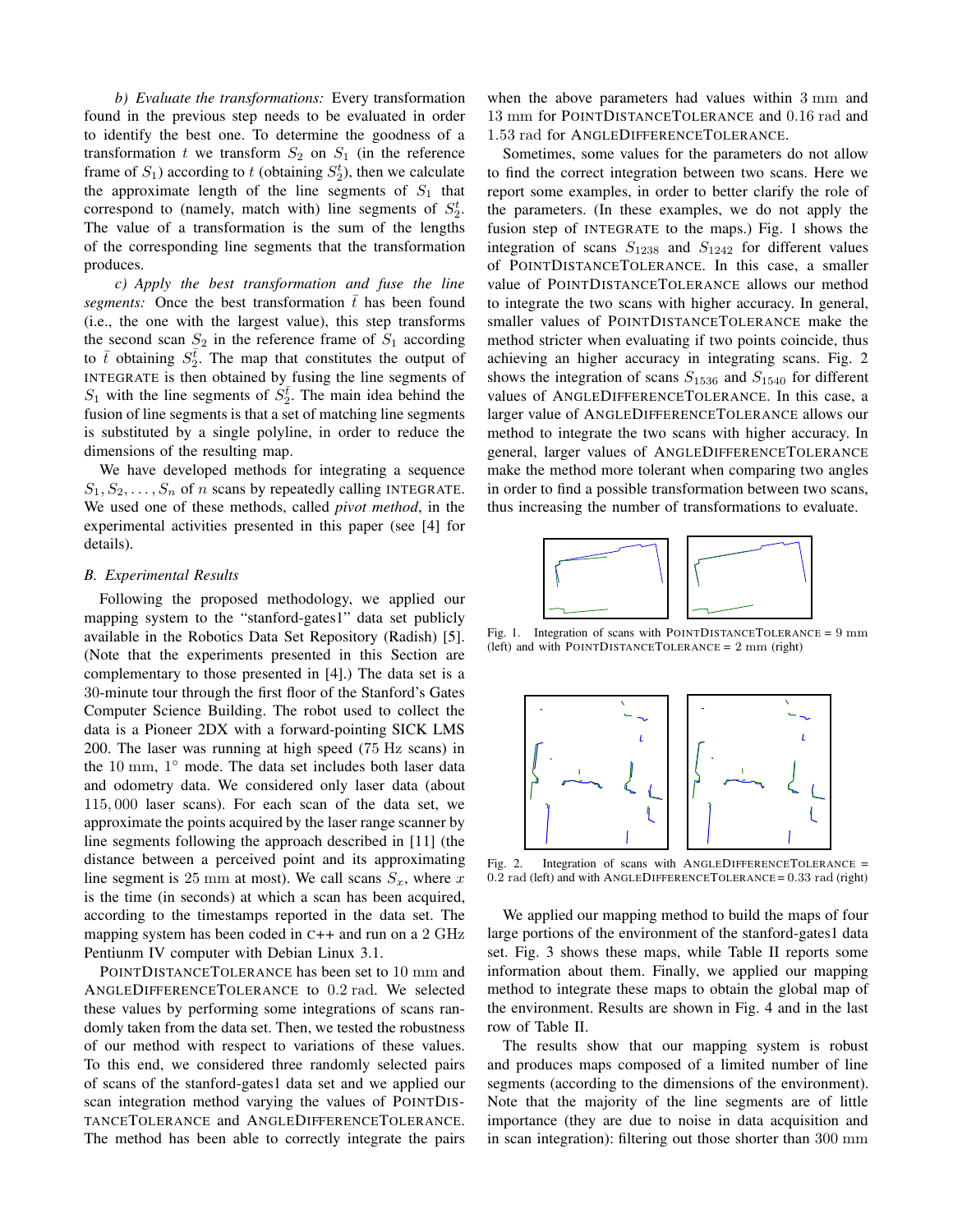

Fig. 3. Maps A (top left), B (top right), C (bottom left), and D (bottom right)

| map                        | #<br>scans            | env. size                                                                                                                                                                                  | # line<br>segments                | average<br>displacement                                                      | proc.<br>time                                      |
|----------------------------|-----------------------|--------------------------------------------------------------------------------------------------------------------------------------------------------------------------------------------|-----------------------------------|------------------------------------------------------------------------------|----------------------------------------------------|
| А<br>B<br>C<br>D<br>global | 59<br>67<br>31<br>137 | $20 \text{ m} \times 15 \text{ m}$<br>$25 \text{ m} \times 10 \text{ m}$<br>$13 \text{ m} \times 10 \text{ m}$<br>$33 \text{ m} \times 15 \text{ m}$<br>$45 \text{ m} \times 50 \text{ m}$ | 673<br>552<br>296<br>1025<br>2401 | $0.25 \text{ m}$<br>$0.25 \text{ m}$<br>$0.25 \text{ m}$<br>$0.25 \text{ m}$ | $12.2$ s<br>8.9 s<br>$1.1$ s<br>143.5 s<br>372.5 s |

TABLE II

INFORMATION ABOUT MAPS A, B, C, D, AND THE GLOBAL MAP

the number of line segments in the four maps drops to 150, 178, 51, and 273, respectively. The system can also perform  $\equiv$  in real-time, requiring (on average) less than 1 s to integrate a scan. The error in closing a 50 m loop (upper corridor of the map A in Fig. 3) is about 0.5 m, that is reasonable given the dimensions of the environment. Note that if, differently from our case, a mapping system involves casual choices, mean and variance of closing-loop error should be reported.

We expect that the information presented in this Section and the fact that we have used publicly available data (following the proposed methodology) will allow other researchers